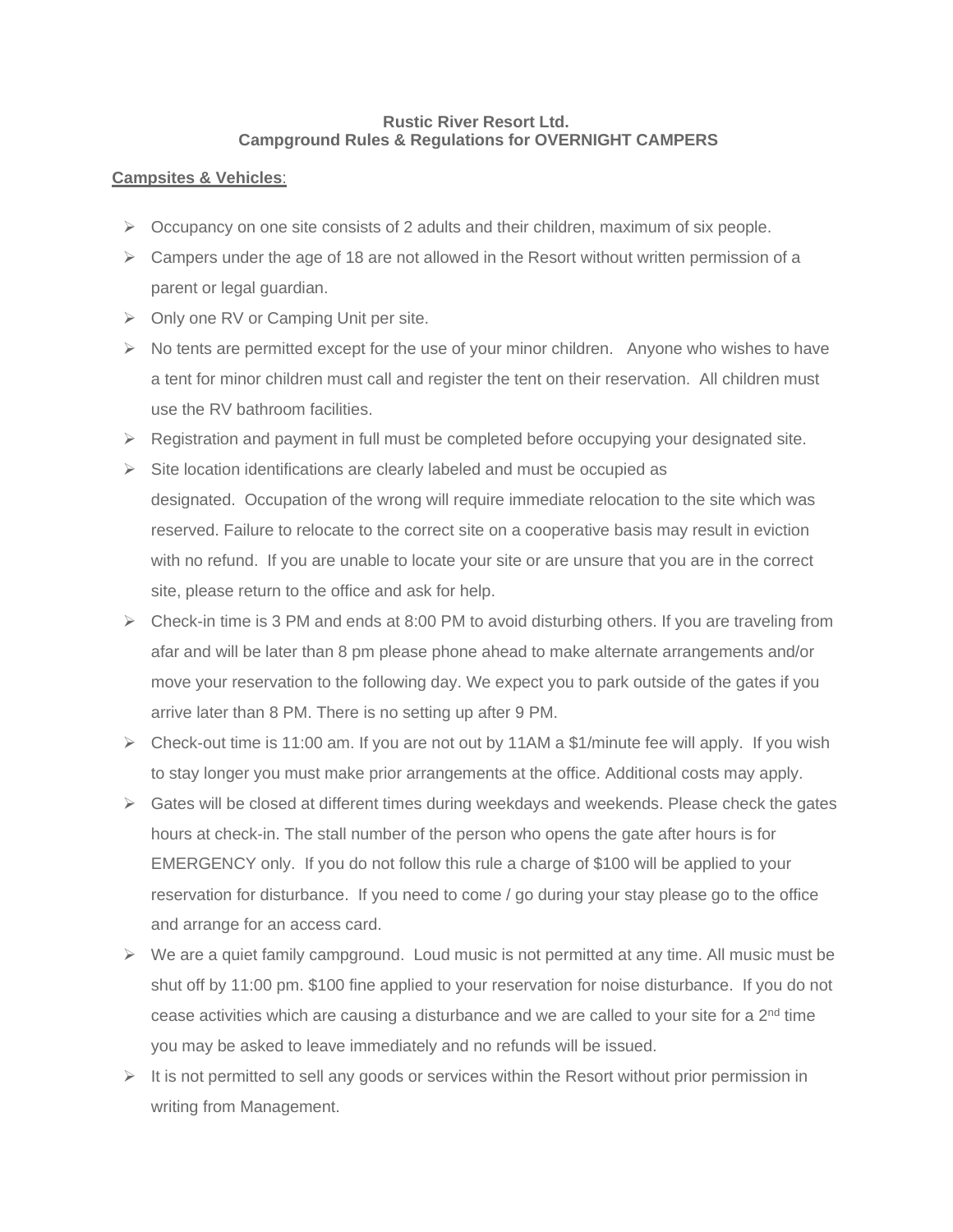- $\triangleright$  Limit of one vehicle per site. Vehicles must be parked fully on the site and not block the roads in any way. No parking on grass or in any empty RV site. Extra vehicles are to be parked in the designated parking area unless there is room on your site without parking on grass, driveway, or roadway. If you park in another RV site, you will be charged the daily rental for that site.
- $\triangleright$  No washing vehicles or RV's or by the river. IT IS ILLEGAL TO wash vehicles at the river.
- $\triangleright$  Any firewood left in a campsite is property of Rustic River or is owned by a leaseholder. If you are found to be taking firewood wood from another site, you will be fined and asked to leave.

### **Reservations and Payments:**

 $\triangleright$  Reservations must be paid in full at the time of registration. Your site is only confirmed for the time that you have paid for in advance. We do not guarantee sites for extended stays. If you stay longer than your paid reservation your credit card will automatically be charged, and you may be required to relocate. We ask that you please come to the office and make prior arrangements if you wish to stay longer than your booked stay.

### **Cancellation Your Reservation and the Resort Moving Your Site After Booking**:

 $\triangleright$  Please refer to the cancellation policy as posted on the website (www.rusticriver.ca)

# **Services: Wi-Fi, Water, Power, Sewer, Garbage, Recycling**:

- $\triangleright$  All campers/RVs using the Resort's water from any public water spigot are required to let the water run for 2 minutes before connecting to water hookups. This eliminates stagnant water entering your RV unit. We drink the water but do not certify it as potable.
- $\triangleright$  We are not the town dump so please do not bring your garbage here for disposal. Our garbage collection service is ONLY for the garbage that you would normally generate during your stay here at the Resort. One 30 Gallon (30" x 36") size trash bag per day is free, any additional bags will be charged at the rate of \$5.00 per bag. All garbage must be disposed of in our central garbage bins, campers to bring their garbage to these bins Site must be cleaned before checking out. If the site is left without complete clean-up you will incur a \$75.00 charge.
- $\triangleright$  All recycling must be placed in the receptacles provided by the Resort in the office area. Garbage other than household garbage is NOT to be disposed of in the campground. It must be removed from the Resort by the camper. Discarded or broken things left for the Resort to discard will be charged the above \$75.00 site cleanup fee.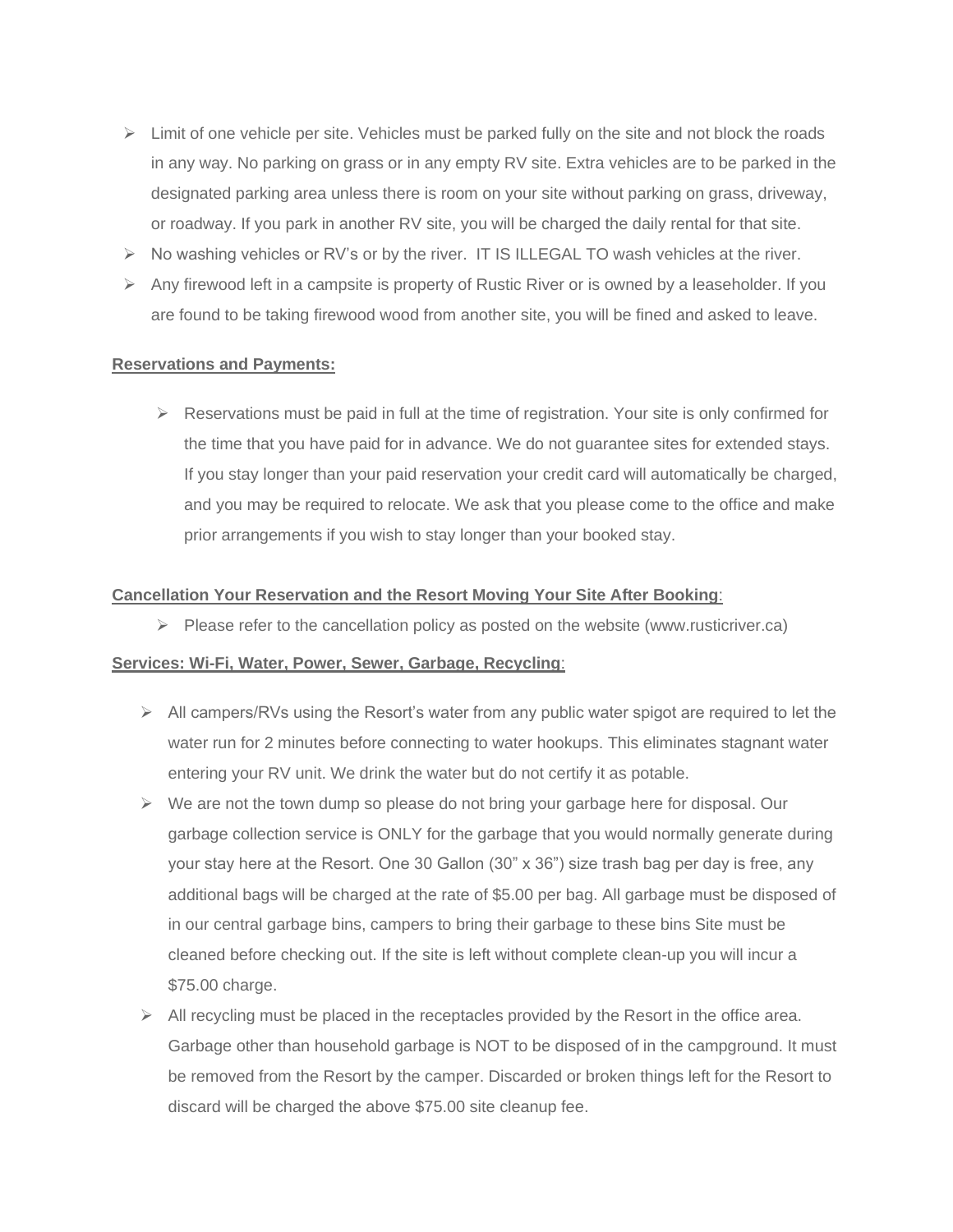- $\triangleright$  We offer Wi-Fi and Internet services throughout the resort. Guests can join the Wi-Fi Network 'Rustic Guest' and then they will be taken to a page where they can purchase either package (enter in their credit card info, etc.). We can not guarantee wi-fi close to the river.
- $\triangleright$  Satellite dishes are only allowed within your own site.
- $\triangleright$  Each RV unit must have a self-contained sewage system. Campers are responsible for emptying their sewage at 3<sup>rd</sup> party sites or can book our vacuum truck to have their sewer tanks emptied for a fee for each service call. The Campground has a Sani-dump which can be used. Any clean-up costs resulting from sewer leaks or incorrect hook-ups are the responsibility of the person(s) occupying the lot. If you are caught dumping any grey or black water in your site, you will be charged \$250 and will be asked to leave the premisses.
- ➢ All RVs must have sewer connections which seal tightly.
- $\triangleright$  Only non-toxic toilet and cleaning chemicals and eco-friendly toilet paper may be used in the RV units.

# **Day Use, Visitors & Guests**

- $\triangleright$  There are no visitor quests or day passes or day use at Rustic. If you have day visitors and they disturb the peace; asking to open the gate before or after hours, or any other complaints, you will be the one responsible for any fees/fine charged to them.
- ➢ Under no circumstances will campers, seasonal RVers, event guests or any others allow a minor to be served, to assist in serving or to consume alcohol in or on any part of the Resort.

# **Firewood:**

 $\triangleright$  Due to concerns about transfer of disease and insects we insist that NO OUTSIDE WOOD can be brought into the resort. Outside wood will be confiscated and not returned. Firewood must be purchased from the campsite office. Wood 'found' on the resort may NOT be used for campfires. We may have ask you to leave the Resort without a refund if found to be carrying outside firewood.

## **Pets**

➢ Dogs must be controlled and kept on a leash at all times except in designated "off lease areas"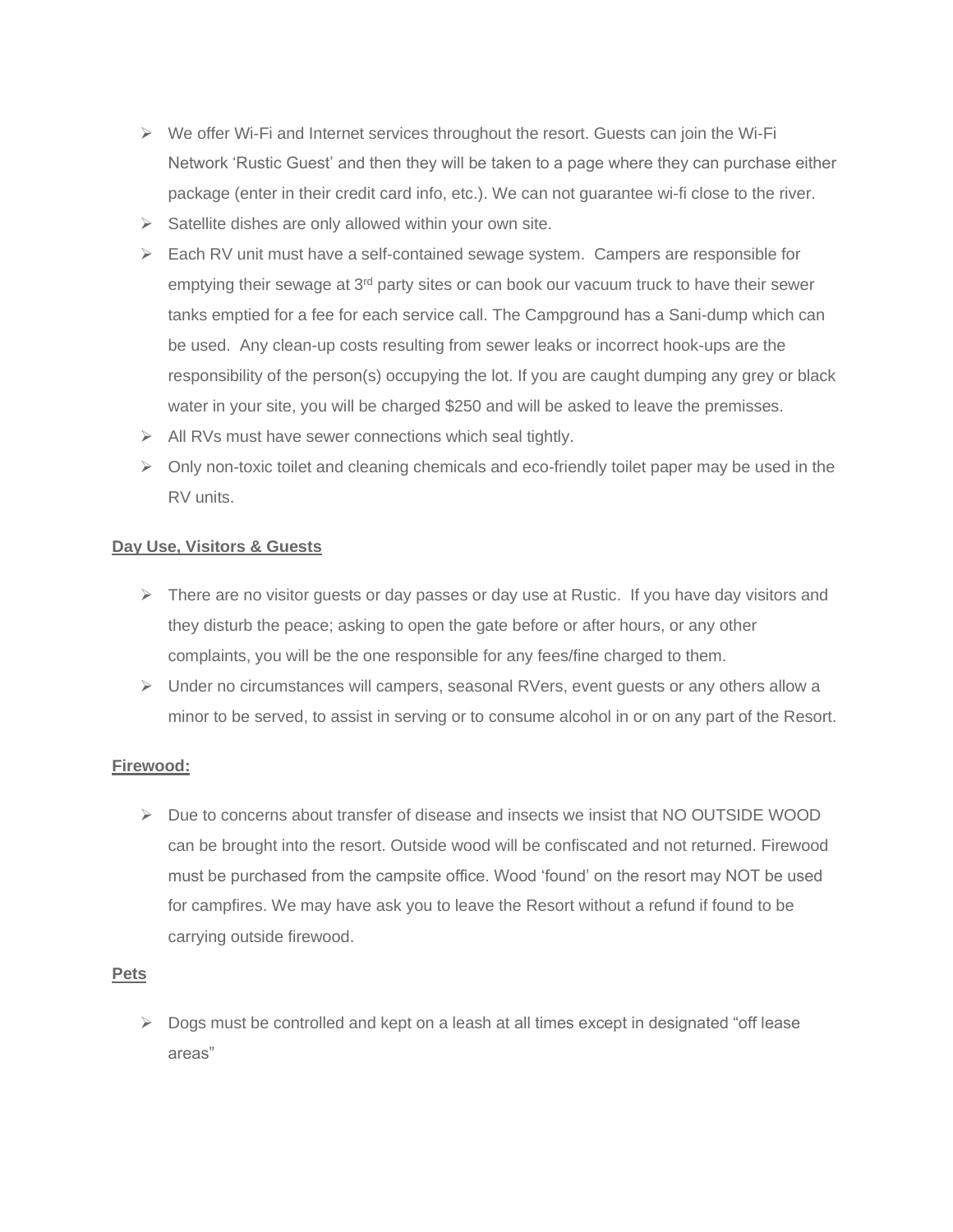- $\triangleright$  There is no restriction on bringing your pets as long as they do not disturb the comfort and enjoyment of other campers and leaseholders.
- $\triangleright$  Campers must pick up after their pets immediately. Failure to do so will incur a \$50 fee.
- $\triangleright$  Do not tie dogs to clothes lines, trees, or fences in the resort.
- $\triangleright$  Management reserves the right to require the owner to remove unruly, loud, aggressive, or misbehaving animals from the Resort immediately. Any animal which must be removed for this behavior is permanently barred from the Resort.

# **Park, Beach, Common Areas, Recreational Facilities and Activities**

- $\triangleright$  Rustic River Resort is not responsible for personal injury while in the resort. Use of facilities is at your own risk.
- $\triangleright$  Keep our children safe! The 10 km/hour speed limit in the park is strictly enforced!
- ➢ Absolutely no firecrackers/fireworks are allowed in the park. If this rule is violated, you will be asked to leave the park immediately with no refund on prepaid camping fees. Fireworks are NOT ALLOWED RRR. FIREWORKS only to be managed/use by RRR trained staff.
- $\triangleright$  No collecting bottles or cans in the resort.
- $\triangleright$  No cutting any plants or trees in the resort.
- $\triangleright$  No diving off our pier, boats, paddle boats or other recreation equipment.
- $\triangleright$  Swimming, boating or other activities on or near the river, our pond and waterpark are at your own risk.
- $\triangleright$  Launching or removing your boat from the river, including watercraft rented from the resort must be done only in designated boat launch areas.
- $\triangleright$  ATVs, Golf carts, UTV's and Side by Sides are allowed to be driven within the resort providing that they are NOT equipped with after-market or loud exhaust systems and the units operate quietly. If units are loud and are disturbing the neighbor's campers will be told that their specific unit is not allowed to be operated in the resort. All ATV's and Golf carts must stay on the roads and obey all traffic and parking regulations, 10 kms per hour is the maximum speed limit within the resort. Use of ATV's and Golf carts is meant for transport from your site to the store or visit other sites not for off road riding.
- $\triangleright$  The use of firearms and all other weapons is strictly prohibited.
- $\triangleright$  Fires are allowed only in designated fire pits and only if permitted by provincial fire quidelines or regulations during dry seasons.